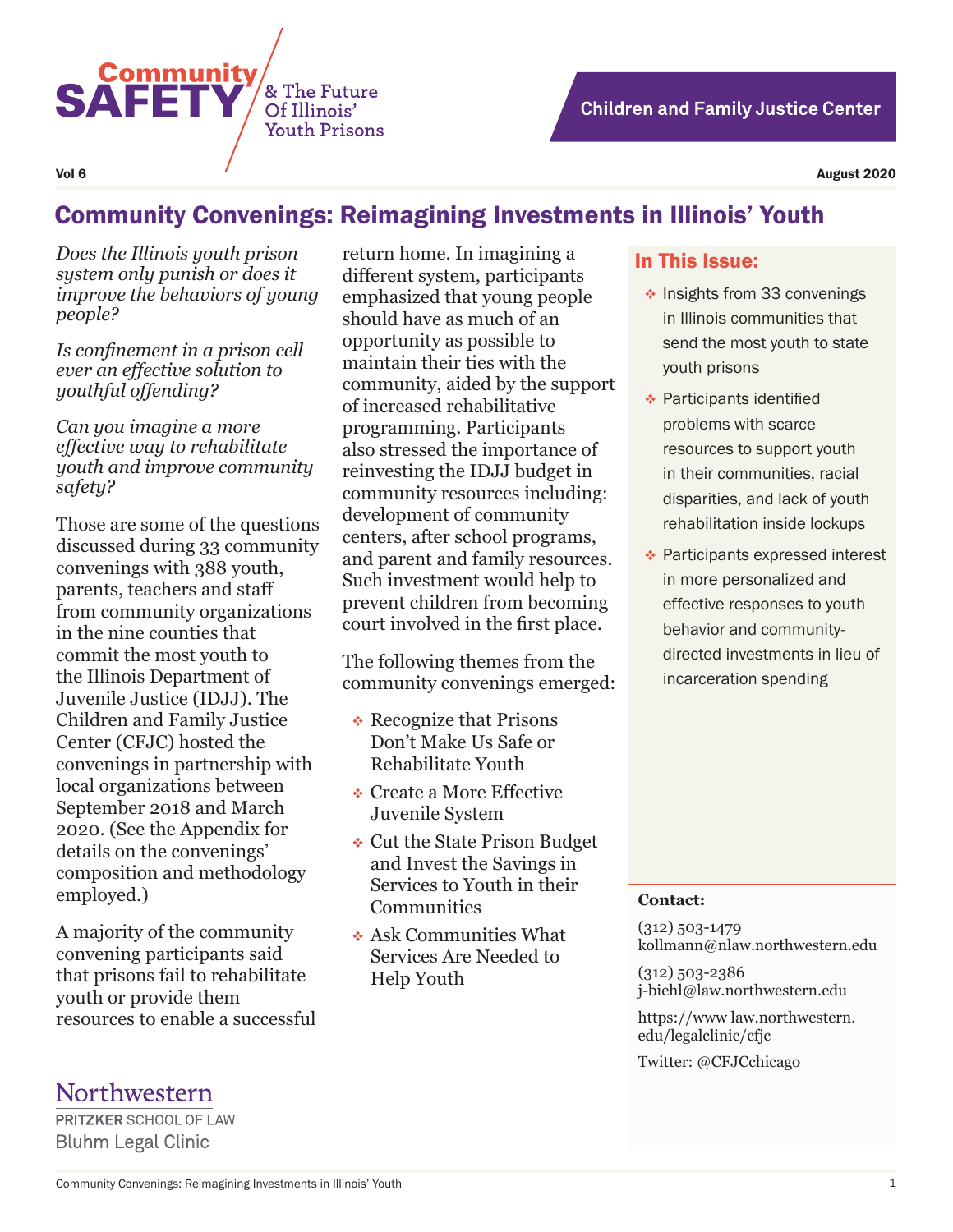### Recognize that Prisons Don't Make Us Safe or Rehabilitate Youth

Nearly all convening participants expressed that youth incarceration did not improve community safety or rehabilitate youth. Participants said that instead of being supported, youth are being lost to a system that fails to treat them as individuals.

*"I think IDJJ is like the miscellaneous drawer everyone has in their house, because it doesn't have a place, its own place in the house where you just throw everything in that drawer. That's what it seems like. Instead of just dealing with it and putting it where it belongs, it just gets stored."*



Although the Illinois Juvenile Court Act requires a rehabilitative setting for court-involved youth, participants explained that IDJJ was inherently punitive instead of reformative and failed to treat kids as kids.

*"You lock them up, you strip them of their life, their resources, their opportunities, and then you release them back into the world like they're supposed to know what to do!"*

Nobody is born to hurt someone else.

*"I think, even in the most violent cases, these kids are still just that, kids. Nobody is born to hurt someone else. I think these kids need somebody to believe in them…They need mentors, they need people to be there consistently. It takes a village to raise a child."* 

Participants who had been incarcerated described being locked up in highly fortified, isolating prisons, with long stretches of time spent idle in their cells. This isolation was exacerbated by the fact that many families cannot afford to miss work or the cost of transportation to visit youth incarcerated hundreds of miles from home.

# The distance – that's the harsh thing...

*"You stay in the room, you only get four hours out during the day. You get two hours in the morning shift, and two hours in the second shift."*

*"I feel like this is just preparation for big jail. This is high school and Stateville is college."*

*"The distance – that's the harsh thing, a parent won't want to travel all the way out there, even to St. Charles."*

Some participants noted that educational opportunities, job training and counseling in youth prisons were inadequate and hampered the youth's ability to successfully transition back to his or her community.

It's like a warehouse ... just simply holding them until they are released. And then when they get back out they're even more mentally ill because of the trauma associated with being locked up.

*"They're not getting the proper education, they don't have any schooling or training in there so that if they do get out they can't get a successful job because they don't have a skill."*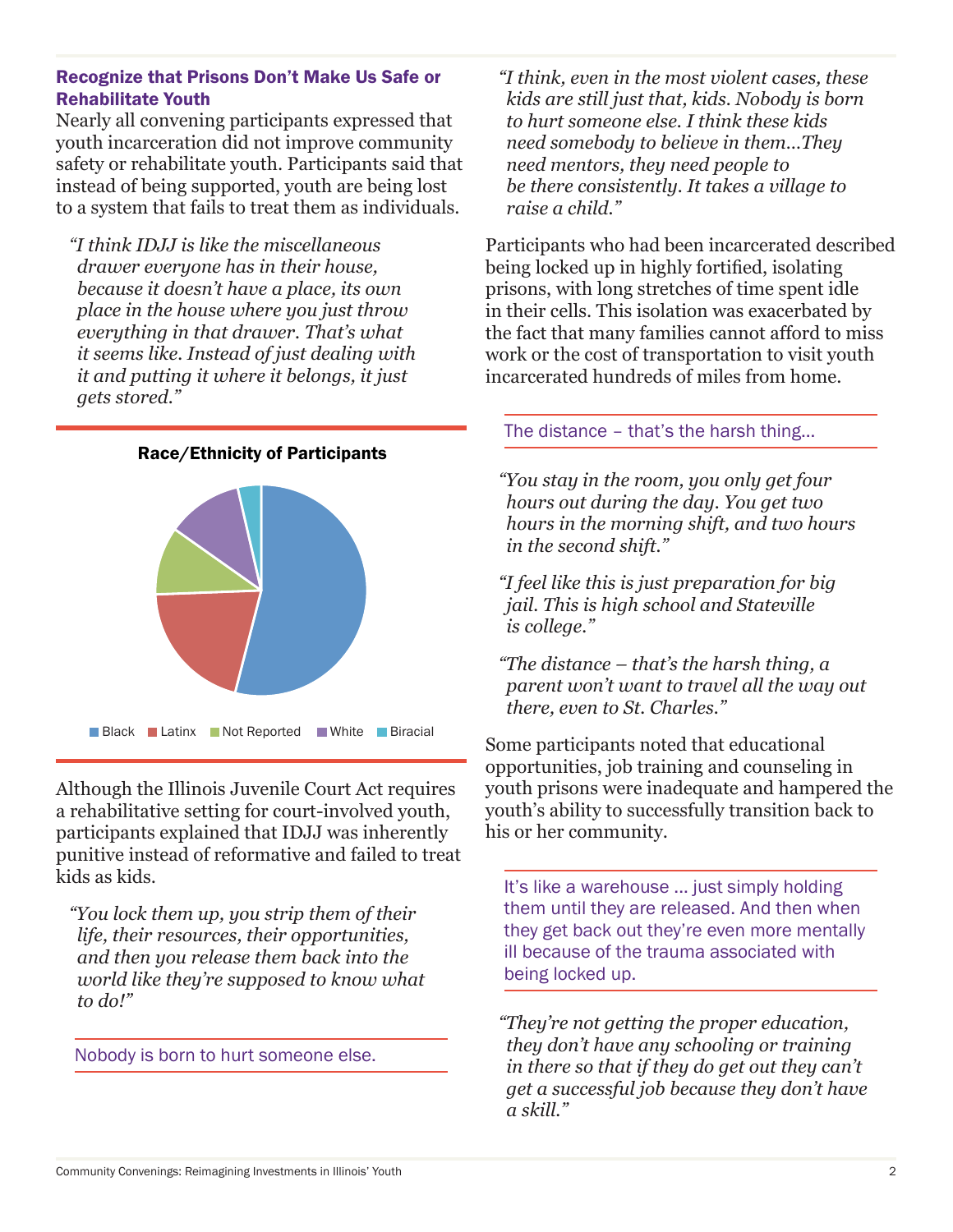*"We live in a country where most of the people who are incarcerated suffer from some type of disability ... most of them need mental health treatment. ... It's like a warehouse ... just simply holding them until they are released. And then when they get back out they're even more mentally ill because of the trauma associated with being locked up."*

Many convening participants identified the racial disparities that permeate both youth incarceration and earlier points in the juvenile system.

 *"It's something that concerns me about a high percentage of Black children in general that are going to prison. It's too many."*

In most groups, participants were concerned about the impact of incarceration on mental health and noted that failing to provide mental health care hurts rehabilitation.

 *"When I was incarcerated, I had both depression and anxiety. Being in there, you feel like, 'I can't do this shit.' ... It will make you worse than you were."*

In every group, participants felt that the juvenile justice system was ineffective at rehabilitating youth and keeping them from future system involvement. The only benefit participants identified was temporarily removing youth from the dangers in their communities.

It looks like they invest a whole lot in trying to discipline the youth rather than treat them

 *"You gonna just keep him institutionalized and they just sit up there doing the same things, like fighting. What are you teaching him if they're in there doing the same thing that they was doing on the outside. Only thing stopped is him getting killed on the outside quicker."* 

*"Yeah I know a few people who went to an IYC, but they got out, and they were bad again. They ended up right back in."*

*"It looks like they invest a whole lot in trying to discipline the youth rather than treat them. ... You mean to tell me that it's more important for you to try and apprehend a youth rather than educate them and explain to them why it's important for them to behave correctly?"* 

# Create a More Effective Juvenile Justice System

Given the pervasive dissatisfaction with the youth prison system, participants were asked to imagine a fair response to a child who committed crimes. Participants described a different approach to youth justice that emphasized the importance of 1) understanding a youth's motivations prior to determining consequences and 2) finding ways to increase safety by resolving persistent issues.

If you are young and you are doing stuff like that, the problem isn't only you

*"I feel like they should ask, 'Why did you rob that store?' 'well my family got denied whatever we needed,' or, 'there's not enough money coming in,' or "I am living in a certain neighborhood' ... well, obviously they aren't asking us any questions, so it's like, you robbed the store, you are going to jail and that's it."* 

*"The fact is if you are young and you are doing stuff like that, the problem isn't only you, the problem is the society you grew up in. And that's the truth! The truth is how did a 10-year-old get a hold of a firearm, that's not totally their fault!"* 

*"When people can actually take the personal approach then all of a sudden they're creative, before they said, just send them to prison. But if it's me, maybe some therapy, maybe some community support. Maybe thinking creatively about which solutions can really help."*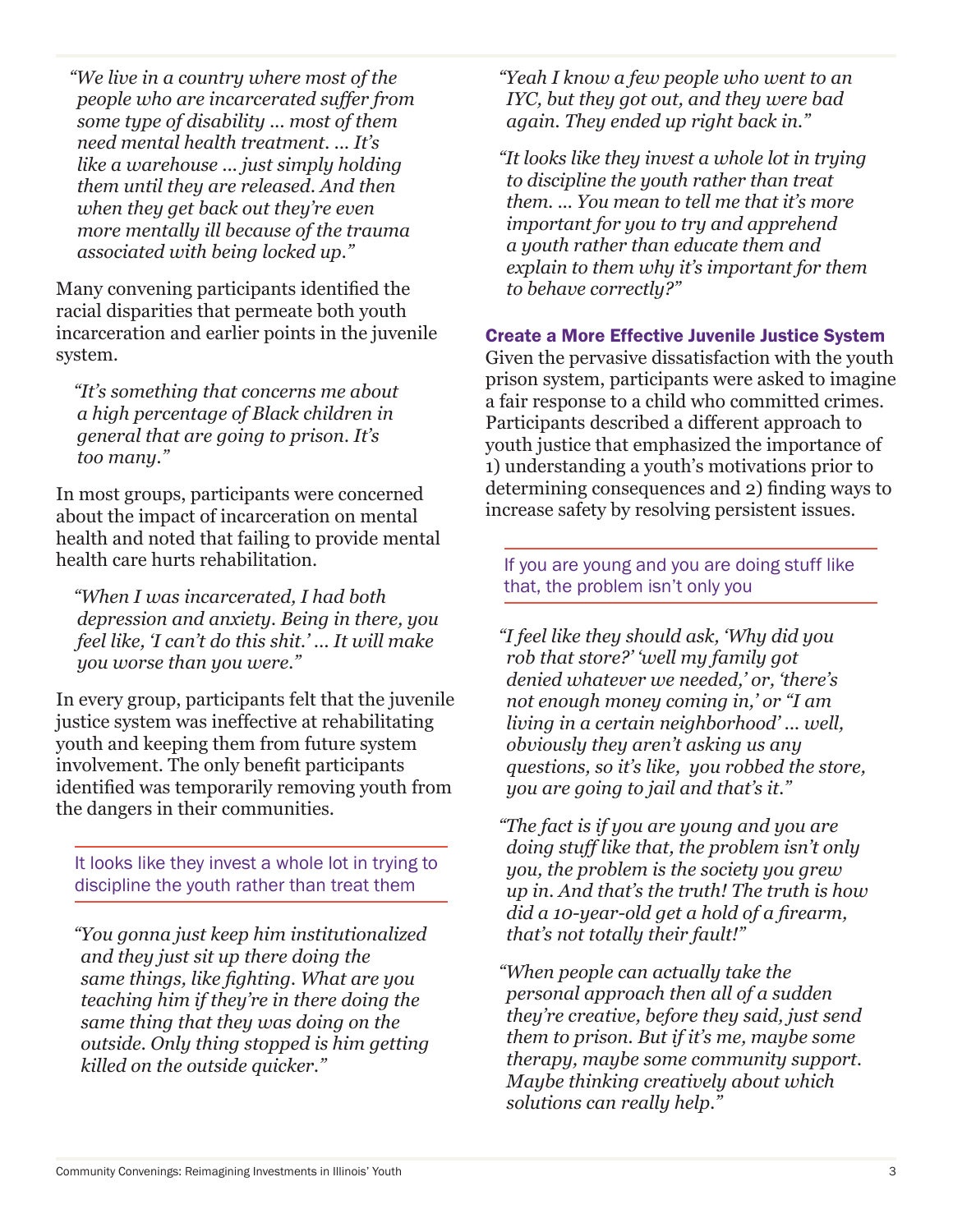*"What she had said about the cycle, and that the same things keep happening and happening. There has to be a root cause, underneath, deep down what's really going on that keeps everything happening. Find the root cause and stop it, and do something about it."*

Find the root cause and stop it, and do something about it.

When participants considered how the justice system should respond to crimes, they emphasized the value of providing meaningful opportunities to process and heal from their behavior.

*"I think restorative justice is a great way to solve conflicts. Why don't we have a sit down with them, talk it out, ask what's going on? Restorative justice is not saying that we can't hold people accountable. Hold them accountable for their actions, but also try to understand what's going on and see if you can help!"* 

*"Especially for things like drugs and alcohol, I feel like it should be you're drinking, let's get you some help, not let's put you in a cell for years."* 

### Cut the State Prison Budget and Invest the Savings in Services to Youth in their **Communities**

When the convenings began in September 2018, Illinois was spending over \$190,0001 to incarcerate a youth for a year and was failing to invest in communities and support early intervention programs. Participants were angry,

[Y]ou're telling them that the only time they're worth anything is when you are locked up with all of your rights stripped away from you?

disappointed and frustrated that so much money was being spent on youth incarceration—instead, they wished that this money could be reinvested

to benefit under-served communities that would prevent incarceration.

*"Why is it that I have to shoot somebody to be worth \$12,000 a month? But me, in the real world? I can't even get a LINK card. I can't get health insurance. If I go to the hospital tomorrow and I get shot up, do you know how much money I'm going to have to owe when you're sitting there putting so much money into a person in prison?"* 



Age of Participants

*"And then you're telling them that the only time they're worth anything is when you are locked up with all of your rights stripped away from you? Most of these facilities are packed with Black and Latinx youth, and those are the communities that are most under-resourced. We don't have any resources for our kids, there is nowhere for our kids to go."*

*"I mean it just doesn't make sense and so I'm getting pissed off looking at all of this data because I'm like, if we did the work on the front end then spending this money on the back end wouldn't even be necessary. Particularly if we look at who's being incarcerated, Black and Hispanic kids, we stuck that money like they do in the White neighborhoods, we won't have as many kids going to these facilities."*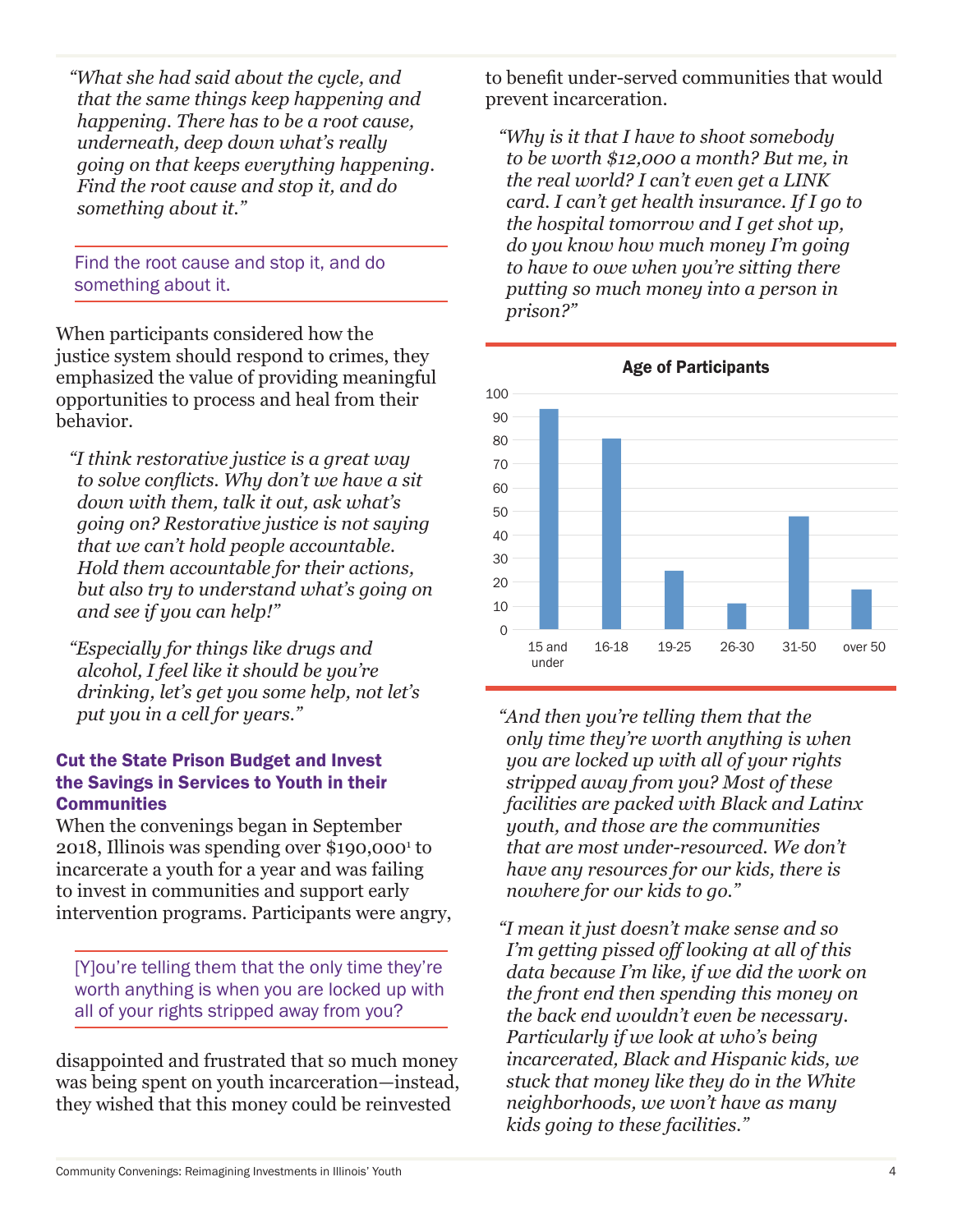Some participants acknowledged that available resources have declined over time.

*"A lot of kids can feel well protected at home, but still feel like a prisoner in their own community. 'Oh, we can't go to the park because they doing things, oh we can't ride our bikes because they doing that.' I think back in the olden days they used to have where the whole community met up and see what could they do and help out in the community to make the community better. They need to bring that back, too."* 

Participants explained that reinvestment efforts need to be community-driven to ensure that the needs of impacted communities are addressed.

*"The community needs to know what is going on, we need more resources, more jobs, more places for kids to go. You go to the South Side and there is nothing, you have to tiptoe around to even find somewhere you can go to use the bathroom, let alone somewhere for kids to go when they get out of school. ... All they know is what's around them ... death and gang violence and gun violence."* 

*"I also think we have to make sure that every single neighborhood, every environment has resources that really allow kids to thrive—whether that's parks or programs, after school programs, healthcare services, making sure that every kid has access to those things. And there are some neighborhoods that have all those services for kids, but it's not equal."* 

A primary focus for many convening participants was improving the quality of education and vocational services.

If all these programs could be based at the schools, I think that would help us put the focus on the child and have that trickle off to the families, into the community and be a grounding source to pull us all together.

*"I would definitely also invest in schools, and making sure everyone has adequate resources in schools for learning."*

*"If all these programs could be based at the schools, I think that would help us put the focus on the child and have that trickle off to the families, into the community and be a grounding source to pull us all together."*

*"I know there were a lot of schools ... that had what was it, the cooking classes and all that other stuff just in case you needed to find something that you wanted to do instead of school. ... We should bring this back because it actually helps."* 

Expanding access to extracurricular activities and providing opportunities that broaden the youth's horizons beyond their neighborhood was also a priority for many convening participants.

If there were more resources for these young people it would be better! In the summer we could go to Indiana or join a Boys and Girls Club. That's crazy—there should be stuff out here.

*"I think that we should find things that interest that specific person, get them what they want. ... If a kid likes sports, do sports, if they like art do art, just keep them busy."* 

*"If there were more resources for these young people it would be better! In the summer we could go to Indiana or join a Boys and Girls Club. That's crazy—there should be stuff out here."*

*"To my knowledge though, when the kids were in the program they would take them all around Chicago because they did a survey and found out that half the kids who live in Chicago had never been downtown, they have never been out their neighborhood. ... That could open doors for them. Just being outside their neighborhood and seeing different things.*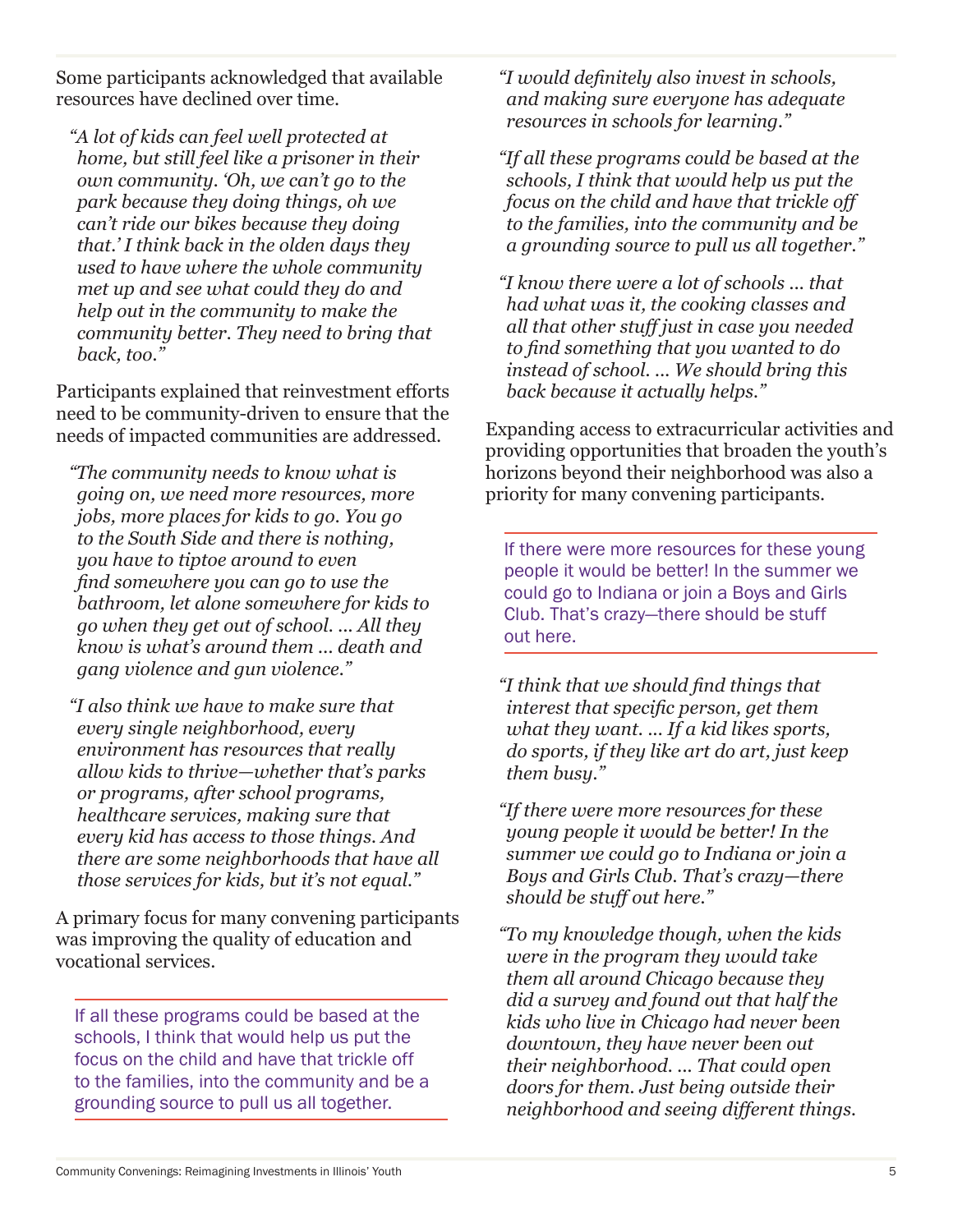*It may inspire them to be better, you never know, just letting them have that freedom to explore gives them a lot."* 



Convenings were held in the nine counties that commit the most youth to the Illinois Department of Juvenile Justice

Participants also believed that expanding mentorship opportunities would improve the positive outcomes for youth.

*"The mentor should have the same background as the youth to be able to connect with them and really give them some good examples like what would happen."*

*"We just need mentors. And not mentors that are policing, but mentors that are giving affirmation to you that they aren't making mistakes but only experiencing growth."* 

*"You gotta know the right people. You say your son wants to be a fireman. If he knows firemen, I think it would be beautiful if you ask - take him to the firehouse. He gonna see Black firemen in here that lets him know he can do this."* 

Expanded employment options would improve both finances and future opportunities.

*"There should be employment for the youth as well. When I was a youth coming up, I started working at 12. They had these programs, the CETA programs, when you were still in high school you could work a job. It wasn't a whole lot of money, but it was something to keep us off the street."* 

# Ask Communities What Services Are Needed to Help Youth

Convening participants identified several key areas where community reinvestment is particularly needed, including: household support and access to medical and social services.

# *A. Household Support*

Participants discussed how lacking basic needs, such as shelter, beds, and clean clothing, impacts system involvement.

*"Without being able to meet their basic needs, kids have to act like grown-ups and it's tough, it can be very rough. I feel like kids need to be kids, they don't need to act like adults."*

*"A kid never made the school for two weeks, coming to find out they didn't have transportation."*

*"If you had a minimum wage job that was \$21 an hour, you could afford your housing. That's what it's going to take and if you have a minimum wage job with benefits. You could have time off, you could go to your boss and say 'hey look at I'm having an issue at school.' You could be home at 5 o'clock to make dinner for your kids. You wouldn't have to wait until midnight when you get off work. These*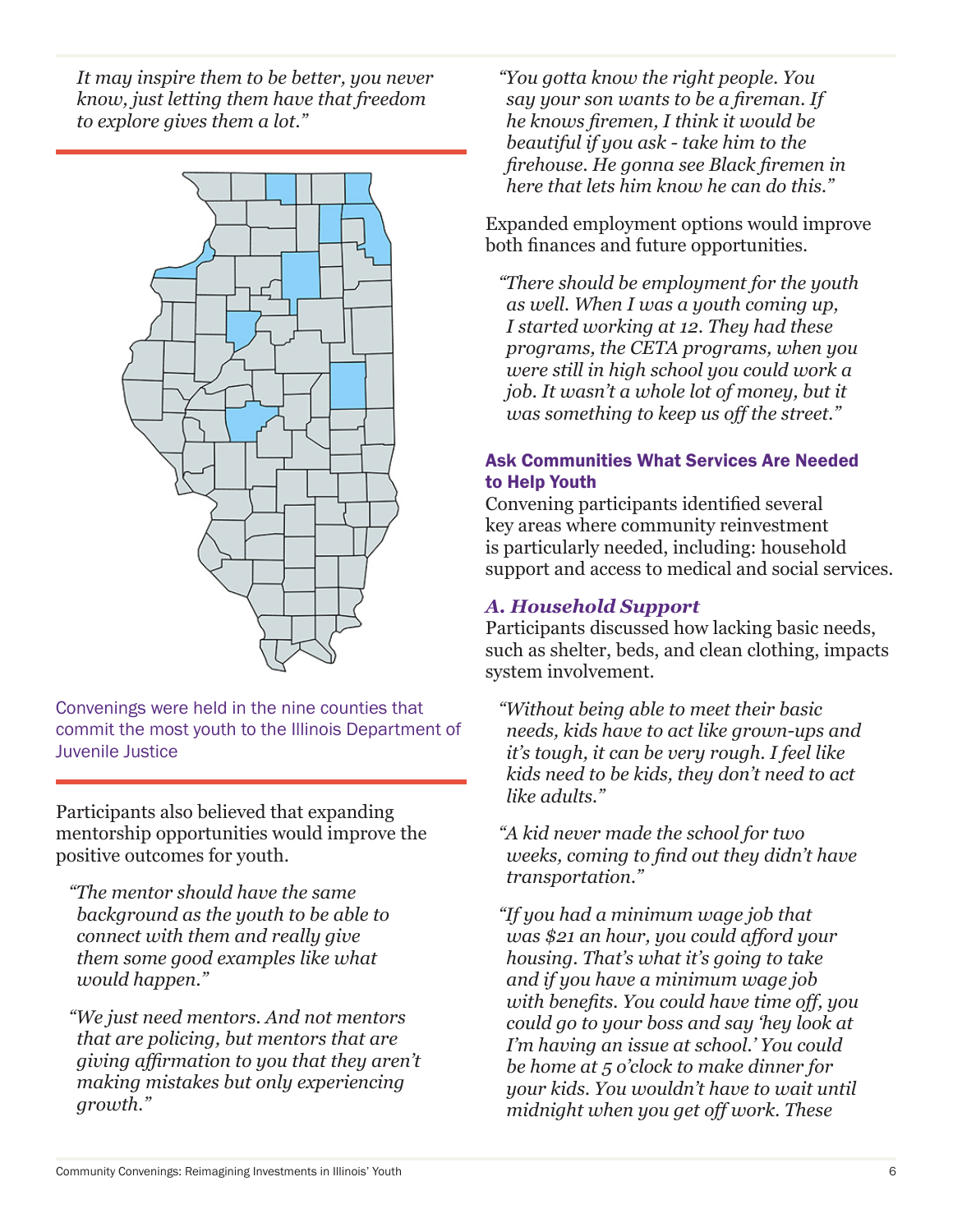*parents are not seeing their kid, there is no parenting time available."* 

*"You get in trouble in school, they send you home, and you're in the house, so you're not in trouble. You're just sitting at home because your mama is at work. You ain't got nothing else to do. You can't stay in the house by yourself so you hang out in the streets... Everybody say it's a village, but the village ain't all the way 100% there like it used to."* 

Many also discussed the need for parenting resources and supports.

There was no resources for me to turn to say, "You know what, my kid is involved with a gang, what do I do? How do I pull him out of that? What's my next step?" And I'm telling you, I looked! I sought people out, there was no one there.

 *"I will tell you when my son got in trouble, and I've said this, that there was no one to turn to. There was no resources for me to turn to say, 'you know what, my kid is involved with a gang. What do I do? How do I pull him out of that? What's my next step?' And I'm telling you, I looked! I sought people out, there was no one there. Maybe they should put some money towards prevention, somehow."* 

# *B. Access to Medical Services*

A majority of participants noted that kids in their communities have unmet mental health needs often the result of trauma and that these unaddressed needs contributed to kids ending up in the justice system. Some participants felt that Black and Latinx youth are held to a double standard. Violence is treated as a mental health issue in white communities, but not in theirs.

*"We think about mental health when it's a white school shooter, but we don't really think about the mental health of Black people when they are doing stuff, so I do think that you should be sent off somewhere but to a place that can help."* *"Why can't we as Black people have mental illness? In our community you hear so much and see so much, I guarantee you over half of these children in this building are suffering from PTSD. So why isn't that looked at when it comes to a Black person."*

*"I was just saying I agree with that, we don't get to have feelings, emotions, we don't get to feel angry, sad, depressed, we don't get to have mental health problems, we don't get to have schizophrenia, bipolar, we don't get to have none of that. We're just 'killers' and 'thugs.'"* 

*"They don't have access to therapy. They don't have access to healthcare, mental care, or emotional care. Like so many people who need a shoulder to cry on…."*

[W]e don't get to have feelings, emotions, we don't get to feel angry, sad, depressed, we don't get to have mental health problems, we don't get to have schizophrenia, bipolar, we don't get to have none of that. We're just "killers" and "thugs."

Participants also felt that kids in their communities often experience trauma that goes unacknowledged.

*"These kids are going through so much in their everyday life that is not being addressed. These kids need love, they need support, there needs to be a system, and I think a lot of that starts with understanding. We have to acknowledge the trauma that these kids are going through. ... I think we have to stop seeing these kids who made these mistakes as savages and threats to society."*

Despite the prevalence of such trauma, participants identified numerous obstacles to successfully accessing treatment.

*"There is stigma. 'We don't need counseling, we too strong for this.'"*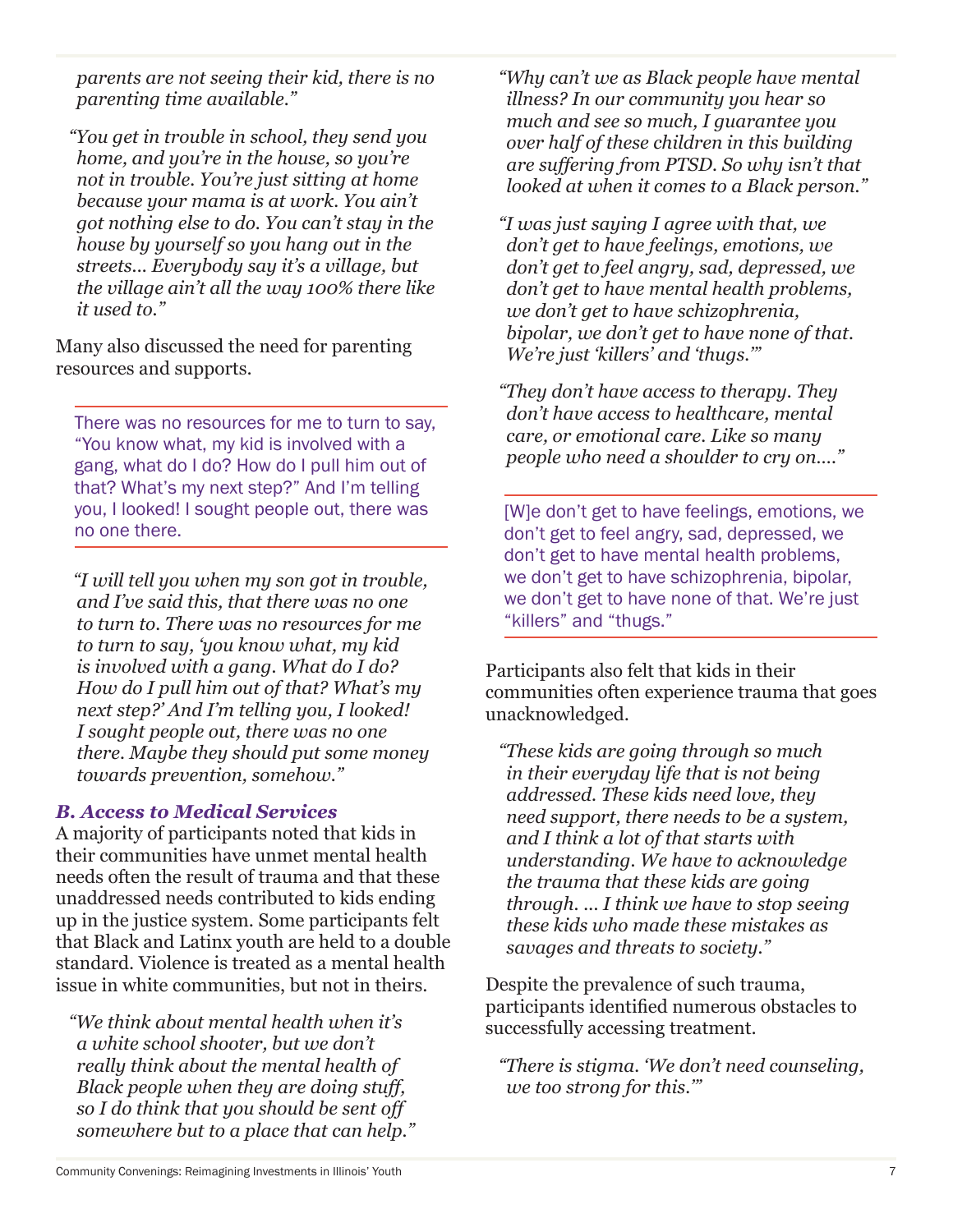*"Dealing with a lot of kids in the community for the past couple of years, we run across a lot of families who, in their eyes their children don't have any problems. They're too proud to admit that maybe their youth needs some mental health help to deal with their problems, and a lot of times they brush it off. 'No, not my son or my daughter.' ... And that gets instilled in the kids, and when they grow up, it makes them rough around the edges. They're tough as leather, and they lash out and do things that they normally wouldn't if there was the right type of services to help them."*

*"For us in this community, we are limited because of the type of insurance we have. If you can't afford it, you not gonna get it. I think that is something, I think mental health treatment should be there and there shouldn't be a limit."* 

# *C. Access to Social Services*

Convening participants uniformly identified the negative effects of insufficient community resources on youth behavior. In every convening, participants stated a desire for increased community-based opportunities that would allow youth to have positive outlets and socialemotional support. Participants felt that investing in structural supports, such as community and reentry services, would make neighborhoods safer, reinforce the value of individual children and reduce justice system involvement.

In every convening, participants stated a desire for increased community-based opportunities that would allow youth to have positive outlets and social-emotional support.

When asked to design their own system, one participant stated, "I built a little community center, and I named it the 'Kid Zone,' and the reason for this is for the kids itself can go to a place and feel safe. So I did multiple rooms, and it teaches them valuable life things. Like this room, I used the money sign to teach them about the value of money, budgeting and stuff. This one is the culinary room where they learn about what

they need to eat, the nutrients, everything to keep them going. Sports, whichever sport you prefer. Arts and crafts, because they express themselves in many different ways. Acting class, which you can allow yourself to be you, as well, and an emotional class, a place where you can express your emotions without being judged."

 *"I would invest that money into community centers--- like safe havens. The centers would have a lot of stuff, like a gym where they play basketball or soccer and a workout center, and you don't have to pay anything. They could just come 12 in the morning to 12 at night, whenever they want."* 

Other participants felt that consistent programming would help youth stay busy and focused on positive behavior.

One youth suggested providing a struggling young person with a "boxing club so he could relieve all his stress that he has on his back."

*"I don't want my kids to feel like a prisoner in their own home, so when they can't do anything, from school to home, I want them to go out and be able, even in the Boys and Girls, they can learn new things, gymnastics, and arts and crafts, and stuff like that instead of being locked up. It's like they being caged in, because you're afraid to let them go out because you don't know what's gonna happen out there."* 

# **Conclusion**

Youth, family members, and staff who work with young people in the communities around Illinois that send the most young people to IDJJ are clear about wanting to increase safety through both community-led investments in prevention and healthy, age-appropriate responses to youth behavior.

Forthcoming reports will share insights from convenings conducted with incarcerated youth and prison staff and describe participants' vision for necessary out-of-home placements in greater detail.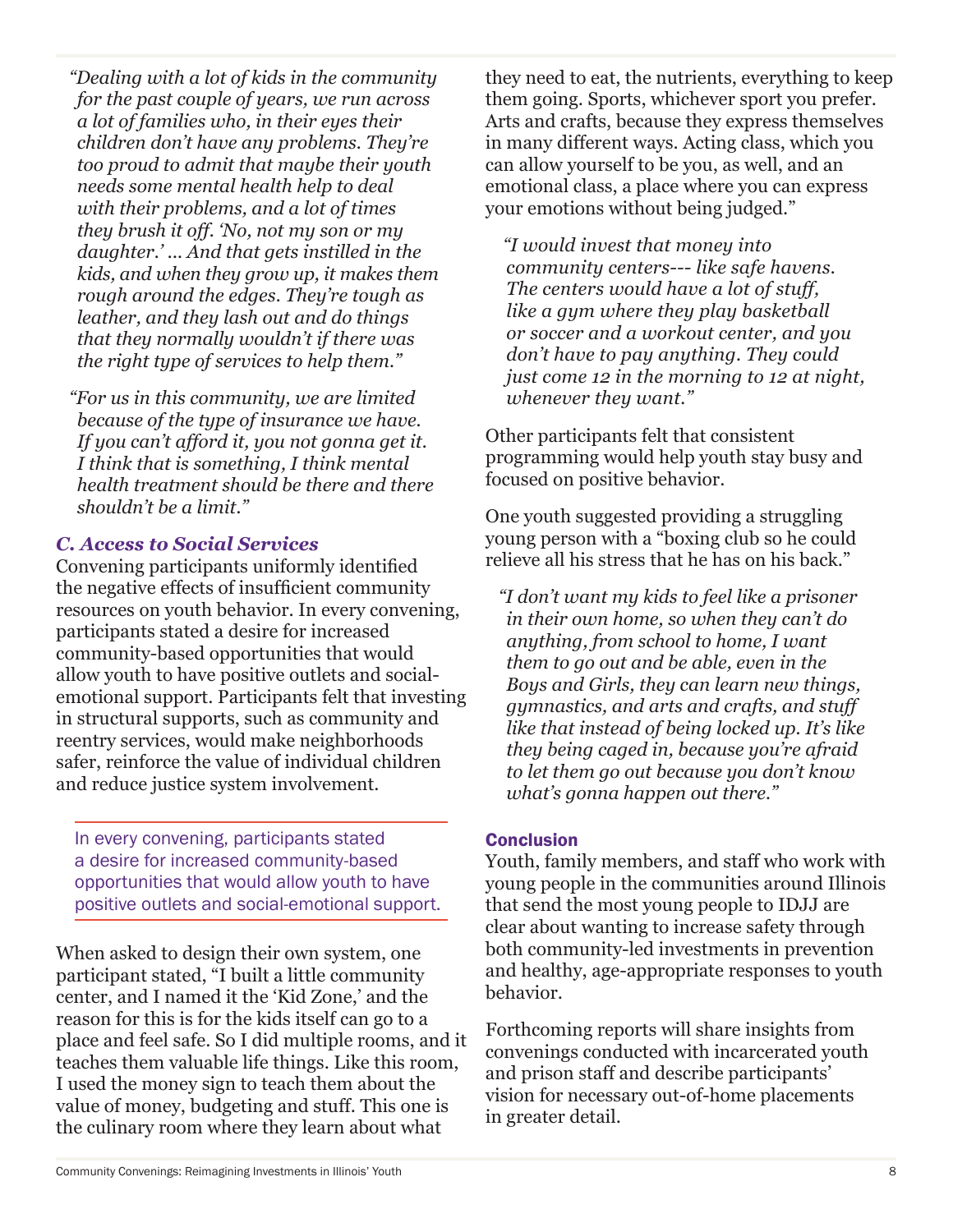# Acknowledgements

The community convenings began as a conversation among Children and Family Justice Center faculty, staff and students. After conducting one-on-one interviews with incarcerated young people and youth prison staff to inform previous volumes in our series *Community Safety & the Future of Illinois' Youth Prisons*, it became clear that we needed a comprehensive approach to ensure that the voices and wisdom of the communities most impacted by the youth prison system were heard. Thus the idea of convenings was hatched.

This report is the summation of two years of work developing the protocol, format, and approach; selecting the counties; finding and securing willing partners in each of the counties; training formerly incarcerated youth to be convening facilitators; organizing and hosting the convenings; transcribing the recordings; analyzing and categorizing the participants responses into themes and then writing the report. None of this would have happened without the incredible hard work, dedication and tenacity of Sarah Silins and Arielle Tolman—who spent countless hours managing every aspect of this project – no detail was too big or small for either of them. In addition, clinical fellow Anavictoria Avila expertly facilitated several convenings and clinic students Alexandra Kuske, Rebecca Rieckhoff, Emma Kurs and Stephanie Castillo were instrumental in coding and analyzing the convening transcripts.

Finally, and most importantly, we thank every person who participated in the convenings, sharing their stories, wisdom and in many situations, their heartache; the organizations who welcomed and hosted these important conversations; and the youth who co-facilitated convenings. We appreciate all of you.

#### Suggested citation:

Arielle Tolman, Sarah Silins, Alexandra Kuske, and Rebecca Rieckhoff, *Community Convenings: Reimagining Investments in Illinois' Youth*, Children and Family Justice CENTER, COMMUNITY SAFETY & THE FUTURE OF ILLINOIS' YOUTH PRISONS VOL. 6 (July 2020).

# **Endnote**

<sup>1</sup> The cost estimate for FY 2019 was \$191,827 per year per child, for youth prison operation and maintenance, not including the cost of education, treatment, or post-release supervision. IDJJ's FY 2019 budget was \$120M, \$79.8M of which is devoted to facility operation and maintenance; the balance is devoted to aftercare release supervision (\$21.3M); education (\$11.5M); mental health treatment (\$5.4M); and substance abuse programs (\$2M). OFFICE OF GOVERNOR BRUCE RAUNER, ILLINOIS STATE BUDGET FISCAL YEAR 2019 (February 14, 2018) at 270- 73. As of this writing, per capita costs have increased.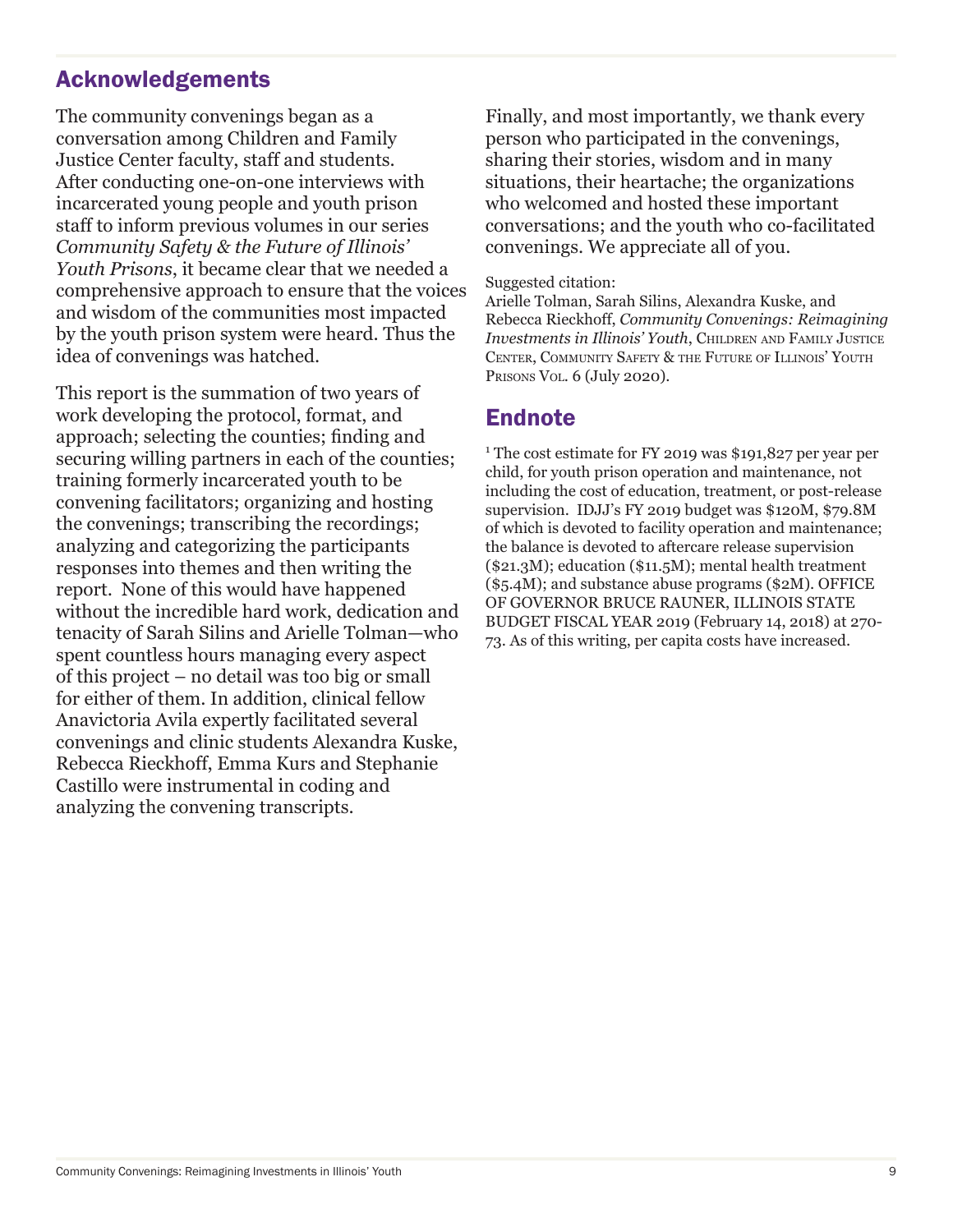A total of 388 individuals participated in the 33 convenings summarized below.

| <b>Organization</b>                                  | <b>County/Neighborhood</b>      | <b>Participant Type</b> | <b>Number of</b><br><b>Participants</b> |
|------------------------------------------------------|---------------------------------|-------------------------|-----------------------------------------|
| Arrowhead Youth Center                               | Rock Island                     | Youth                   | 11                                      |
|                                                      |                                 | <b>Staff</b>            | $\overline{2}$                          |
| Aurora Township Youth Services                       | Kane                            | Youth                   | 14                                      |
|                                                      |                                 |                         |                                         |
| Aurora Township Youth Services<br>(second convening) | Kane                            | Youth                   | 12                                      |
|                                                      |                                 | <b>Staff</b>            | $\overline{2}$                          |
| <b>BBF Family Services</b>                           | Cook: North Lawndale,<br>Austin | Youth                   | 10                                      |
| Bethany Children's Home                              | Moline                          | Youth                   | 11                                      |
|                                                      |                                 | Parents                 | 4                                       |
| Boys and Girls Club                                  | Champaign                       | Youth                   | 25                                      |
| Boys and Girls Club                                  | Springfield                     | Youth                   | 10                                      |
|                                                      |                                 | <b>Staff</b>            | $\overline{2}$                          |
| Center for Youth and<br><b>Family Solutions</b>      | Peoria                          | Youth                   | 5                                       |
|                                                      |                                 | <b>Staff</b>            | $\overline{2}$                          |
| <b>Conservation Corps</b>                            | Waukegan                        |                         | 11                                      |
| EarthHeart-Dulles Elementary                         | Cook: Woodlawn, Englewood       | <b>Mothers</b>          | 6                                       |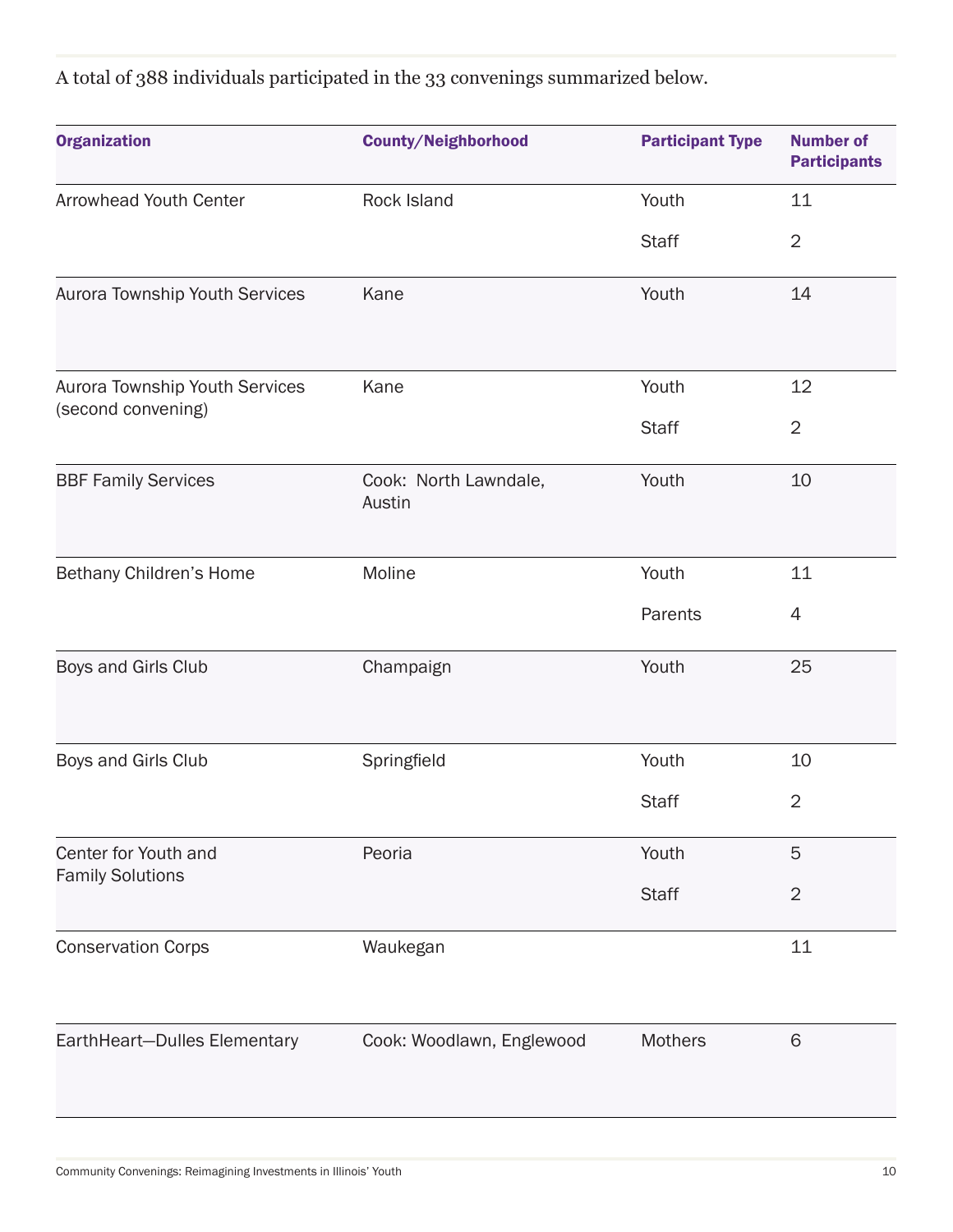| EarthHeart-Dulles Elementary<br>(second convening)    | Cook: Woodlawn, Englewood                               | <b>Mothers</b> | 6              |
|-------------------------------------------------------|---------------------------------------------------------|----------------|----------------|
|                                                       |                                                         | <b>Staff</b>   | $\mathbf 1$    |
| EarthHeart-Englewood Montessori                       | Cook: Englewood                                         | <b>Mothers</b> | $\overline{7}$ |
|                                                       |                                                         |                |                |
| EarthHeart-Englewood Montessori<br>(second convening) | Cook: Englewood                                         | Mothers        | 6              |
|                                                       |                                                         | <b>Staff</b>   | $\mathbf 1$    |
| EarthHeart-Fiske Elementary                           | Cook: Woodlawn, Englewood                               | <b>Mothers</b> | 14             |
|                                                       |                                                         |                |                |
| EarthHeart-Fiske Elementary<br>(second convening)     | Cook: Woodlawn, Englewood                               | <b>Mothers</b> | 8              |
|                                                       |                                                         | <b>Staff</b>   | $\mathbf 1$    |
| EarthHeart-I Grow Chicago                             | Cook: Englewood                                         | <b>Mothers</b> | 10             |
|                                                       |                                                         |                |                |
| EarthHeart-I Grow Chicago (second<br>convening)       | Cook: Englewood                                         | <b>Mothers</b> | 12             |
|                                                       |                                                         | <b>Staff</b>   | $\mathbf 1$    |
| Enlace - East Side                                    | Cook: Little Village                                    | Youth          | 10             |
|                                                       |                                                         |                |                |
| Enlace - West Side                                    | Cook: Little Village                                    | Youth          | 8              |
|                                                       |                                                         |                |                |
| Dr. Pedro Albizu Campos<br><b>High School</b>         | Cook: Humboldt Park                                     | Youth          | 13             |
|                                                       |                                                         |                |                |
| Good Kids Mad City                                    | Cook: Woodlawn, Pilsen, South<br>Shore, Calumet Heights | Youth          | $\overline{4}$ |
|                                                       |                                                         |                |                |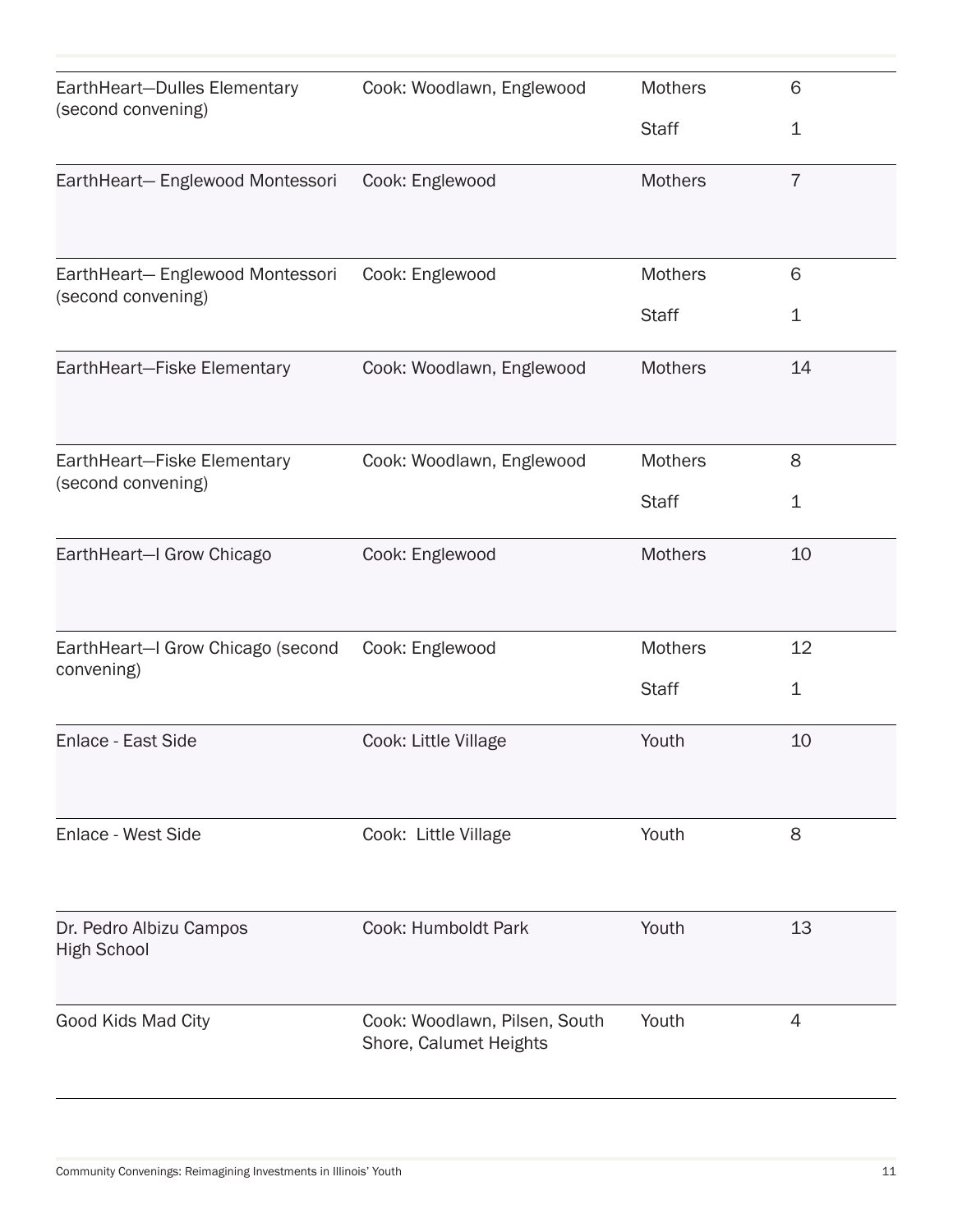| <b>Howard Area Community Center</b>                            | Cook: Rogers Park, Back of the<br>Yards, Austin                                                                     | Youth           | $\overline{7}$ |
|----------------------------------------------------------------|---------------------------------------------------------------------------------------------------------------------|-----------------|----------------|
| Lawndale Christian Legal Center                                | Cook: Lawndale                                                                                                      | Youth           | 12             |
| Mikva Challenge-Juvenile Justice<br>Council                    | Cook: Humboldt Park, Cicero,<br>Englewood, West Pullman,<br>Tri-Taylor, Bellwood, Logan Square,<br>Fenwood/Roseland | Youth           | 12             |
| Mikva Challenge-Juvenile Justice<br>Council (second convening) | Cook: Humboldt Park, Cicero,<br>Englewood, West Pullman,<br>Tri-Taylor, Bellwood, Logan Square,<br>Fenwood/Roseland | Youth           | 8              |
|                                                                |                                                                                                                     | <b>Staff</b>    | $\overline{2}$ |
| Mikva Challenge-New City Council                               | Cook: New City, Back of the Yards, Youth<br>South Shore, Englewood                                                  |                 | 28             |
| Mikva Challenge-North Lawndale<br>Council                      | Cook: North Lawndale, Pilsen                                                                                        | Youth           | 13             |
| Mikva Challenge-North Lawndale<br>Council (second convening)   | Cook: North Lawndale, Pilsen                                                                                        | Youth           | 14             |
|                                                                |                                                                                                                     | <b>Staff</b>    | $\overline{2}$ |
| Precious Blood Ministry of<br>Reconciliation                   | Cook: Englewood, Garfield Ridge                                                                                     | Mothers         | $\overline{7}$ |
| <b>Streator High School</b>                                    | LaSalle                                                                                                             | Youth           | 14             |
|                                                                |                                                                                                                     | Teacher         | $\mathbf 1$    |
| Roosevelt High School                                          | Winnebago                                                                                                           | Youth           | 12             |
|                                                                |                                                                                                                     | <b>Teachers</b> | 4              |